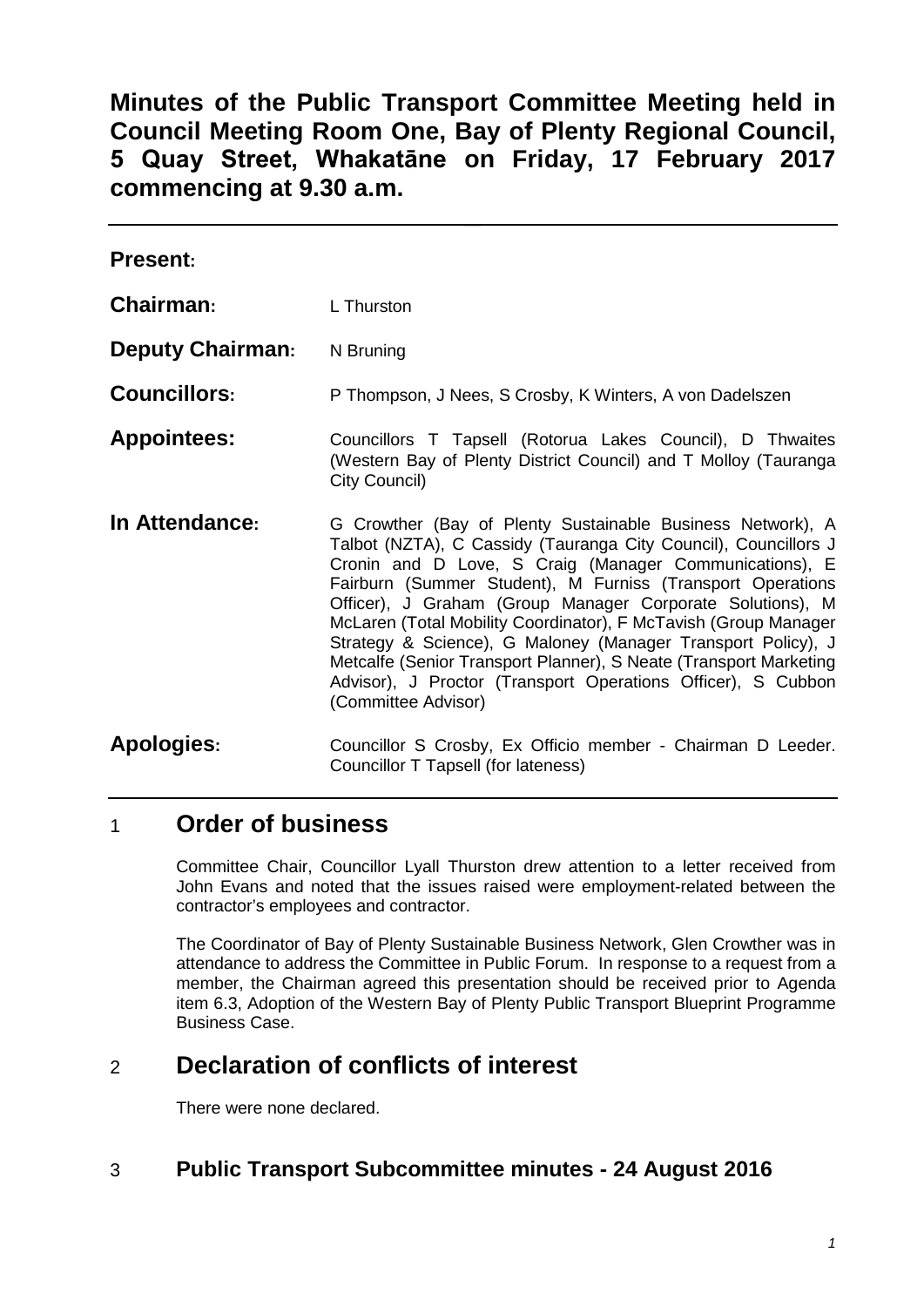#### **Resolved**

**That the Public Transport Committee under its delegated authority:**

**1 Confirms[1](#page-1-0) the Public Transport Subcommittee minutes - 24 August 2016.**

**Bruning/Thurston CARRIED**

## 4 **Public Transport Workshop - Western Bay Public Transport Blueprint - 7 December 2016**

#### **Resolved**

**That the Public Transport Committee under its delegated authority:**

**1 Receives the Public Transport Workshop report - Western Bay Public Transport Blueprint - 7 December 2016.**

> **Nees/Thurston CARRIED**

#### 5 **Public Transport Committee Workshop - 01 February 2017**

#### **Resolved**

**That the Public Transport Committee under its delegated authority:**

**1 Receives the Public Transport Committee Workshop report - 01 February 2017.**

> **Thurston/Nees CARRIED**

### 6 **New Zealand Transport Agency Update**

Acting Planning Investment Manager, Alastair Talbot, was in attendance to answer questions arising from the New Zealand Transport Agency Quarterly Report which had also been presented to the Regional Transport Committee in December 2016.

Mr Talbot also provided information on the NZTA's Long Term Strategic View, a draft document setting out the Agency's view of the land transport system, the priority challenges and opportunities faced and the interventions needed to enhance it. As a first step towards developing a shared view of the future of transport in New Zealand, a lot of analysis had been used that helped develop a sector view.

Members looked forward to more detail being provided that included areas of concern such as city congestion.

-

<span id="page-1-0"></span><sup>1</sup> *See amendment Item 6.1 Public Transport Committee Meeting 5 May 2017.*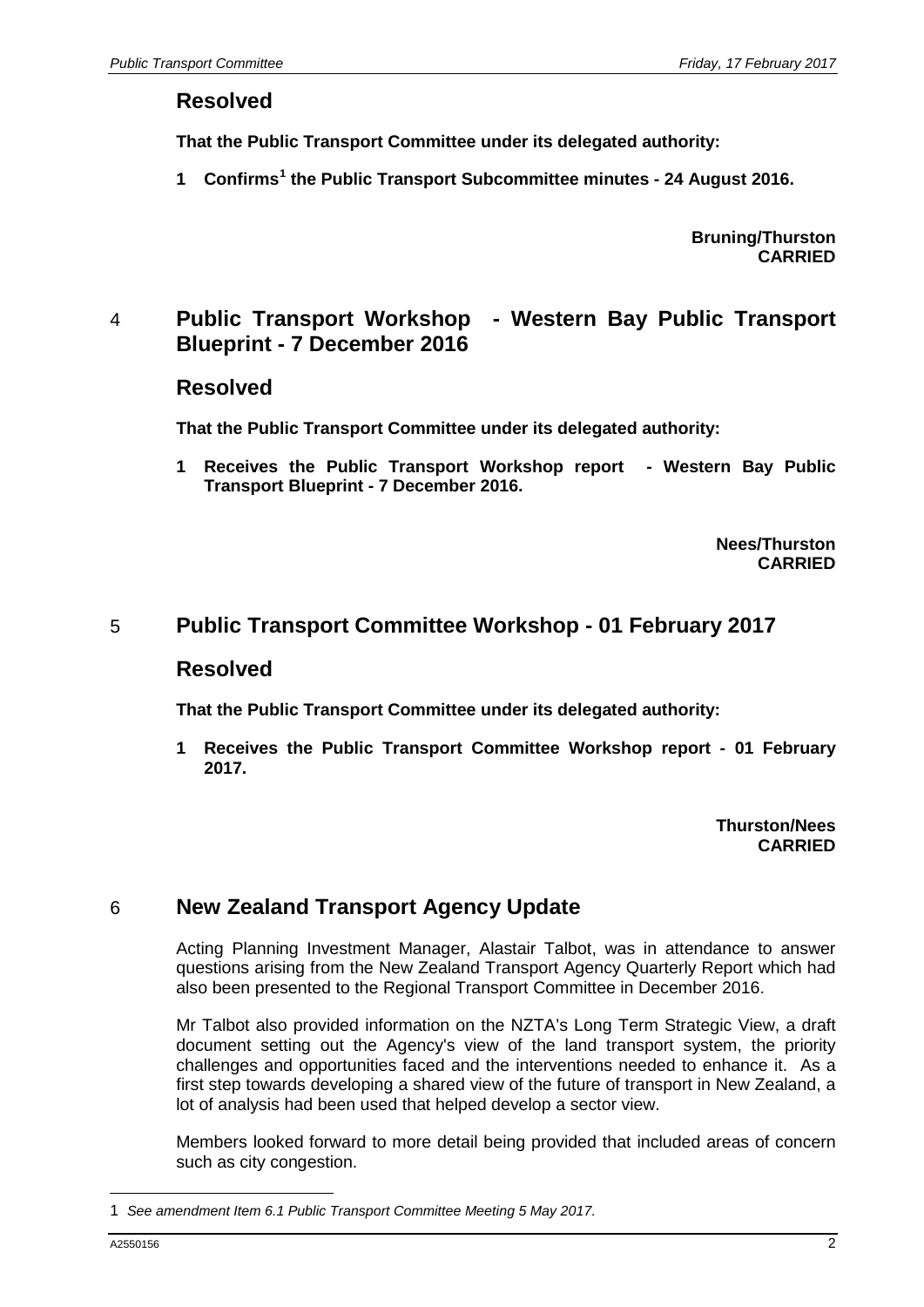Fiona McTavish, General Manager Strategy & Science, provided an update on the introduction of the Regional Consortium Interim Ticketing solutions. Ms McTavish had just returned from meeting with members with the Consortium Governance Group. A paper would be presented to the Regional Council at its March meeting and members were advised this would be a significant investment for Councils and NZTA.

It was acknowledged the region's public transport was in catch up mode and Councillors noted a lot of governing bodies would be involved. Claire Cassidy, Transport Planner was asked to provide input on behalf of Tauranga City Council and she advised they were working on smaller bits of work and aware of the need to take an holistic view across the whole of the network.

## **Resolved**

**That the Public Transport Committee under its delegated authority:**

**1 Receives the report, New Zealand Transport Agency Update.**

**Thurston/Thompson CARRIED**

## 7 **Performance of Public Transport Services for July to December 2016**

Transport Policy Manager, Garry Maloney presented the report explaining the performance of the individual regional public transport services. There had been zero Inflation for the year ending September 2016, and the price of fuel remained which will have contributed to lower patronage, particularly for Rotorua Cityride. The drop would also be due in part to an increase in fares over the last two years.

Members questioned the 11% drop in Rotorua Cityride patronage despite more buses operating. Mr Maloney explained the additional buses did not translate into greater trips above that timetabled.

## **Attendance**

Councillor Tapsell attended the meeting at 10.10am.

It was requested that future reporting include qualitative data about major urban services such as the number and theme of complaints received and on-time<sup>[2](#page-2-0)</sup> performance.

### **Resolved**

**That the Public Transport Committee under its delegated authority:**

- **1 Receives the report, Performance of Public Transport Services for July to December 2016;**
- **2 Requests the provision of qualitative data to be provided to the Committee on a monthly basis, including mystery shopper complaints and performance of bus services to time.**

-

<span id="page-2-0"></span><sup>2</sup> *See amendment Item 6.1 Public Transport Committee Meeting 5 May 2017.*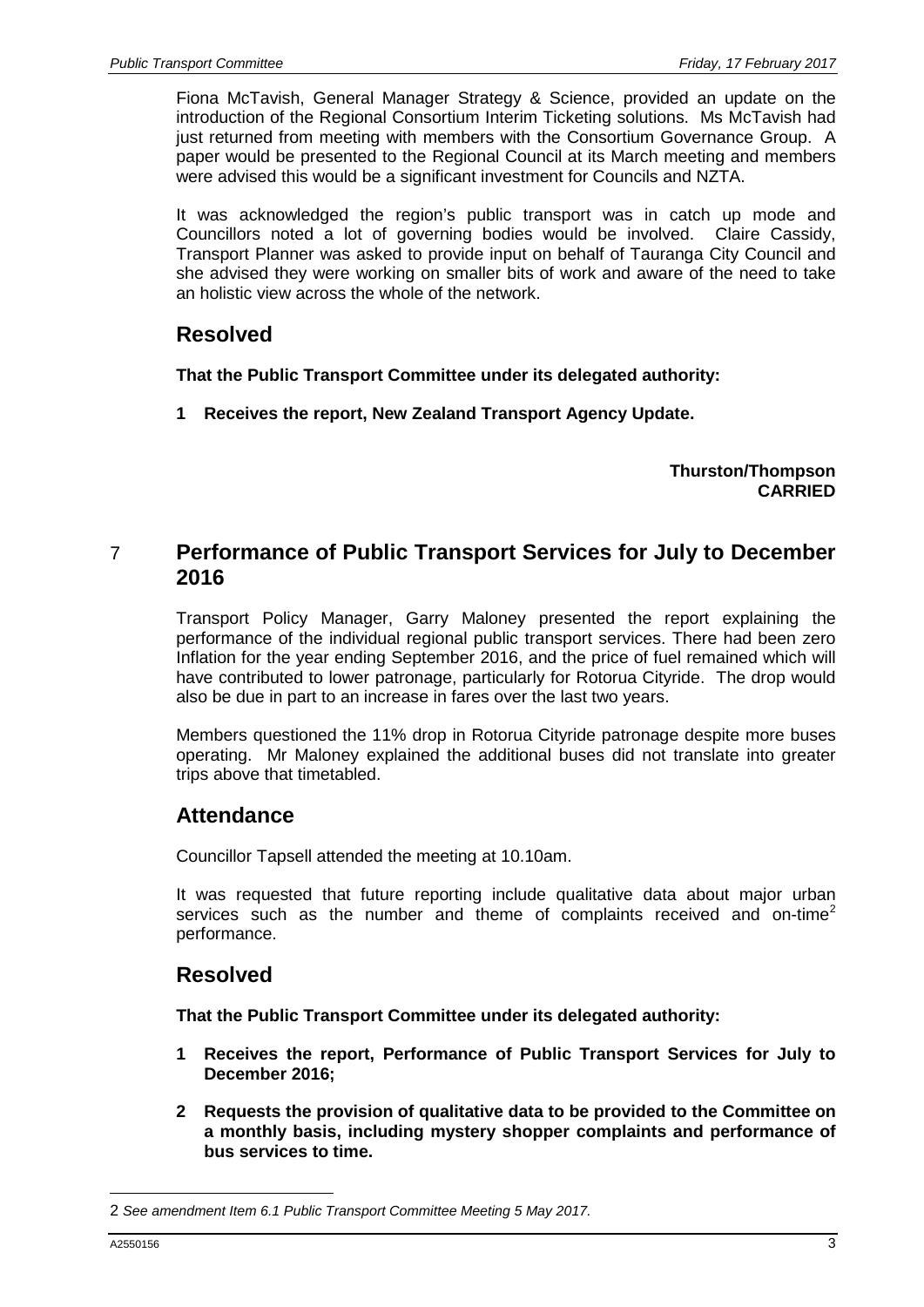#### **Thurston/Thompson CARRIED**

### 8 **Public Forum**

*Refer PowerPoint Presentation Obj. Ref. A2548190*

Glen Crowther, the Bay of Plenty Coordinator for the Tauranga Sustainable Business Network addressed the Committee setting out the Vision for Smart Transport both nationally and within the Bay of Plenty region, especially Tauranga and the Western Bay.

## 9 **Adoption of the Western Bay of Plenty Public Transport Blueprint Programme Business Case**

*Refer PowerPoint Presentation Obj. Ref. A2549249*

This report sought the adoption of the Western Bay Public Transport Blueprint Programme Business Case to set the direction for investment in public transport infrastructure, services and policy for the next ten years. Garry Maloney noted there had been significant engagement with stakeholders and adoption of the Business Case today would enable detailed network design, but in no way preclude the inclusion of other options. Members expressed preference for the option of a 'High Performance Plus Network'.

Councillors noted their appreciation of the collaborative work undertaken amongst staff in preparing the business case and Communications Manager, Sue-Ellen Craig spoke of progress on the media pack clarifying the roles and responsibilities of partners.

### **Resolved**

**That the Public Transport Committee under its delegated authority:**

- **1 Receives the report, Adoption of the Western Bay of Plenty Public Transport Blueprint Programme Business Case.**
- **2 Adopts the Western Bay Public Transport Blueprint Programme Business Case including the strategic option of a 'High Performance Plus Network', as a guiding document for development of public transport services, infrastructure and policy for the next ten-years for the purposes of further community engagement.**
- **3 Seeks the adoption of the Western Bay Public Transport Blueprint Programme Business Case by the other Blueprint partners (New Zealand Transport Agency, Tauranga City and Western Bay of Plenty District Councils).**
- **4 Notes that the adoption of the Western Bay Public Transport Blueprint Programme Business Case does not at this stage represent a financial commitment by the Council above that in the approved Long Term Plan, but does provide strategic guidance on future financial decisions.**
- **5 Notes that the adoption of the Western Bay Public Transport Blueprint Programme Business Case does not preclude the Council from making investments outside of the Blueprint programme.**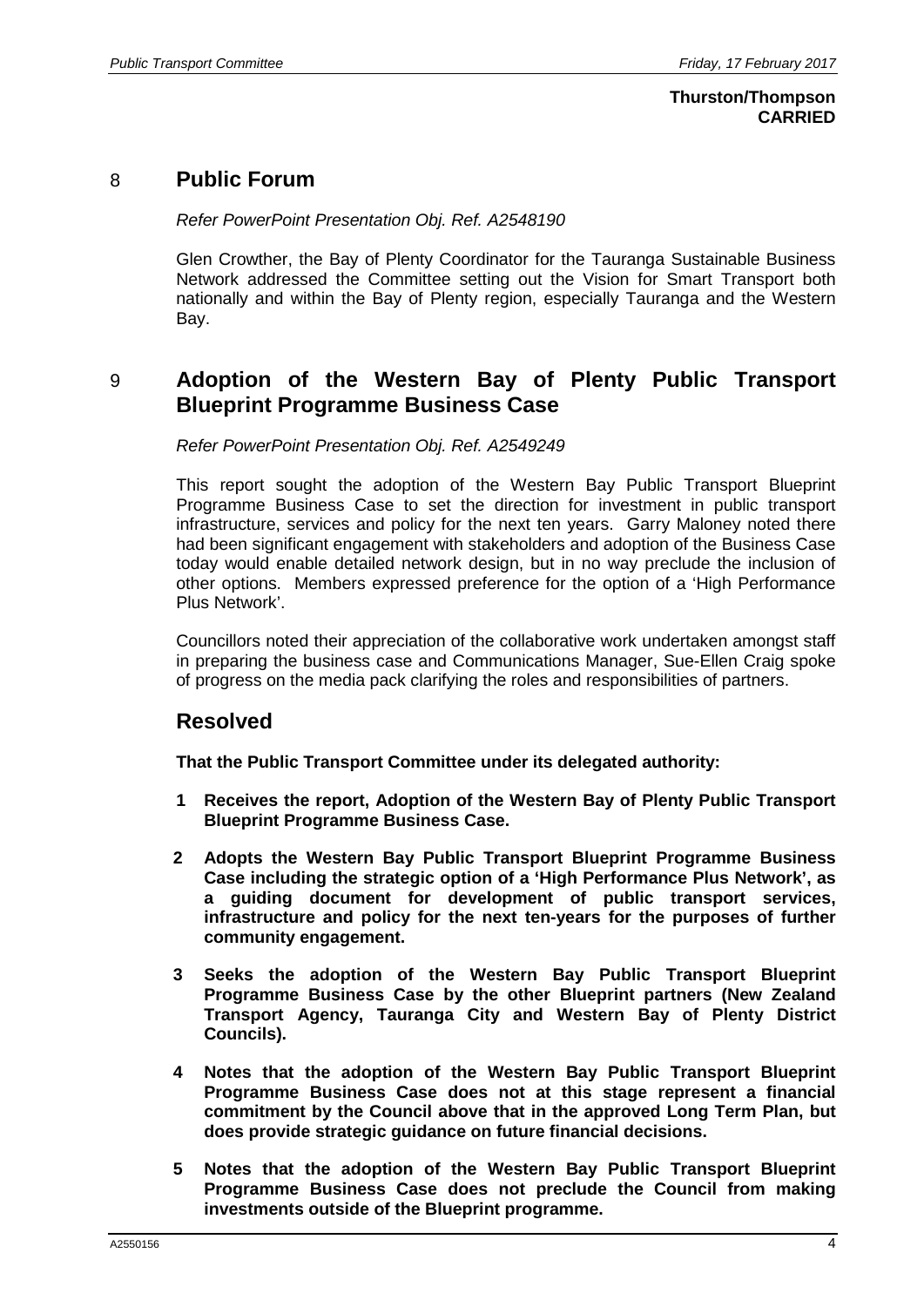- **6 Notes the importance of exemplar community engagement and multiple voices are important.**
- **7 Notes that partners are working on an integrated engagement processes to achieve exemplar community engagement.**

**Bruning/Thwaites CARRIED**

## 10 **Proposed variation to Regional Public Transport Plan Contracting Units**

A draft variation on contracting units for the western Bay of Plenty sub-region for inclusion in the Regional Public Transport Plan for consultation was agreed to by members. This would meet legislative requirements in order to change contracting units and improve outcomes from the tender of Western Bay services.

## **Resolved**

**That the Public Transport Committee under its delegated authority:**

- **1 Receives the report, Proposed variation to Regional Public Transport Plan Contracting Units;**
- **2 Endorses for consultation, the proposed variation to the Regional Public Transport Plan of the unit structures identified as Option One in the report, Proposed variation to Regional Public Transport Plan Contracting Units.**

**Winters/von Dadelszen CARRIED**

### 11 **Bike Racks on Tauranga Buses**

The report sought a decision to require bike racks on Tauranga buses from the start of the next contract or contracts in July 2018. Some members were in favour of an immediate introduction on a limited trial scale and the Transport Policy Manager explained the reasons why a trial of bike racks, even for a short time, was not recommended.

## **Resolved**

**That the Public Transport Committee under its delegated authority:**

- **1 Receives the report, Bike Racks on Tauranga Buses;**
- **2 Not introduce bike racks on buses at this time, but consider their introduction as part of approving the Western Bay Public Transport Blueprint.**

**Molloy/Nees CARRIED**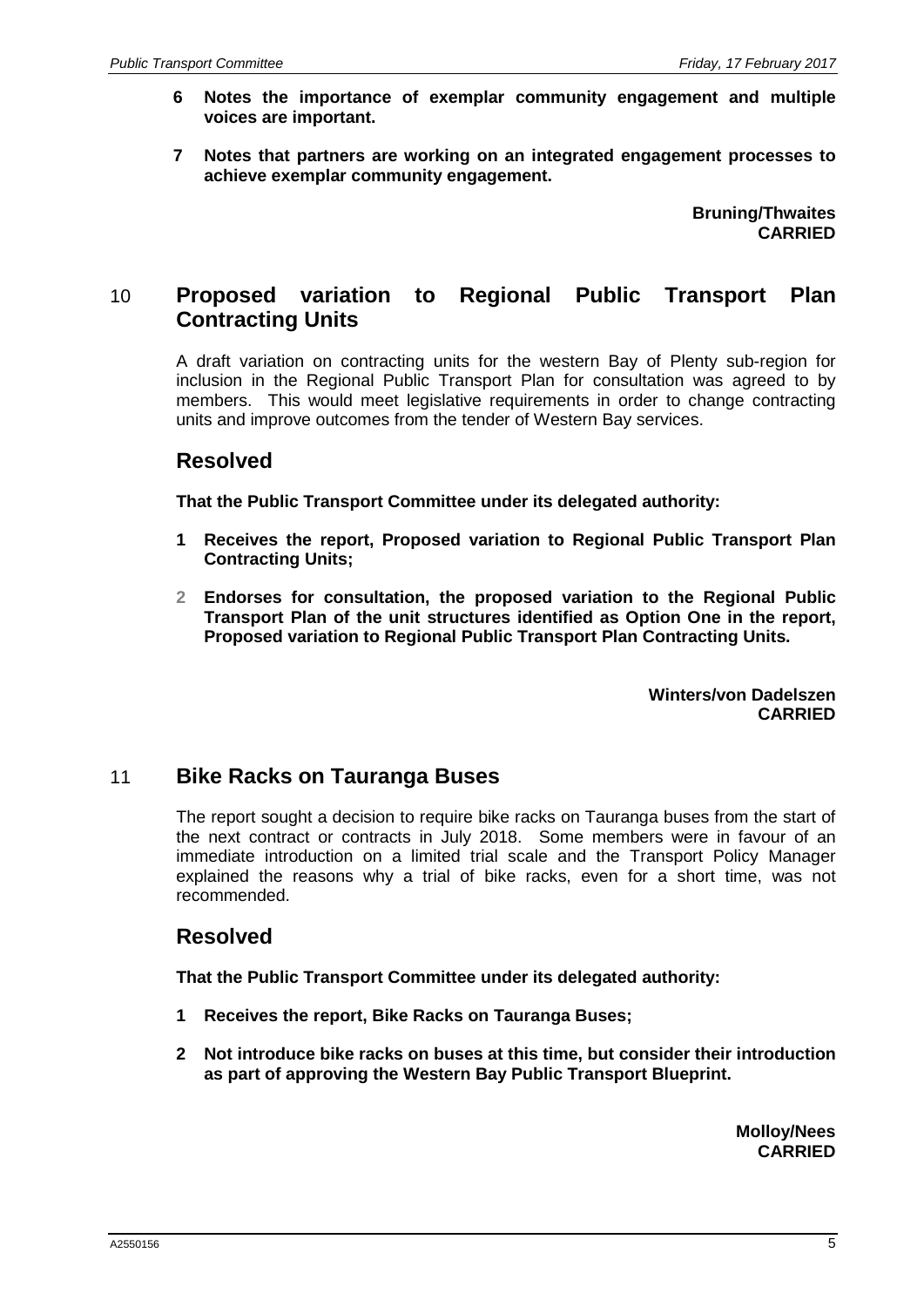**It is noted for the record that Councillor Thompson voted AGAINST the resolution.**

## 12 **Future of Trial Rural Services**

The future of the two trial rural bus services, Waihī Beach to Tauranga and Ruatāhuna to Rotorua, that had been agreed through the current Long Term Plan consultation, was discussed. These trials had been budgeted for the years 2015/16 and 2016/17. Members were asked to recommend the services were included in the 2017/18 Annual Plan.

## **Resolved**

**That the Public Transport Committee under its delegated authority:**

**1 Receives the report, Future of Trial Rural Services;**

**That the Public Transport Committee recommend that the Regional Council:**

- **2 Approves the continuation the Waihi Beach trial bus service for 2017/18; at a net additional cost to Council of \$11,000, and includes it in the Annual Plan 2017/18.**
- **3 Approves the continuation of the Ruatahuna to Rotorua bus service for the life of the Rotorua contract at a net cost to Council of \$18,000 and include it in the Annual Plan 2017/18.**

**Winters/von Dadelszen CARRIED**

### 13 **Proposed response to Te Puke commuter service overloading**

Transport Operations Officer, Jen Proctor spoke to the report recommending an additional morning trip from Te Puke to address regular overloading on the existing 7:45am service departure, along with an additional afternoon service. She set out the options considered and the anticipated (unbudgeted) cost of the preferred option. Members approved this additional service, noting it would start in the next two weeks.

## **Resolved**

**That the Public Transport Committee under its delegated authority:**

- **1 Receives the report, Proposed response to Te Puke commuter service overloading;**
- **2 Approves an additional morning express service from Te Puke to Tauranga and an additional afternoon express service from Tauranga to Te Puke to be through to the end of the contract in July 2018 to be funded from savings in the existing budget.**
- **3 Notes that those savings have resulted from removing an unpatronised portion of Route 81 (Omokoroa to Tauranga) from Wharf Street to the Lakes in Tauranga.**

**Nees/von Dadelszen**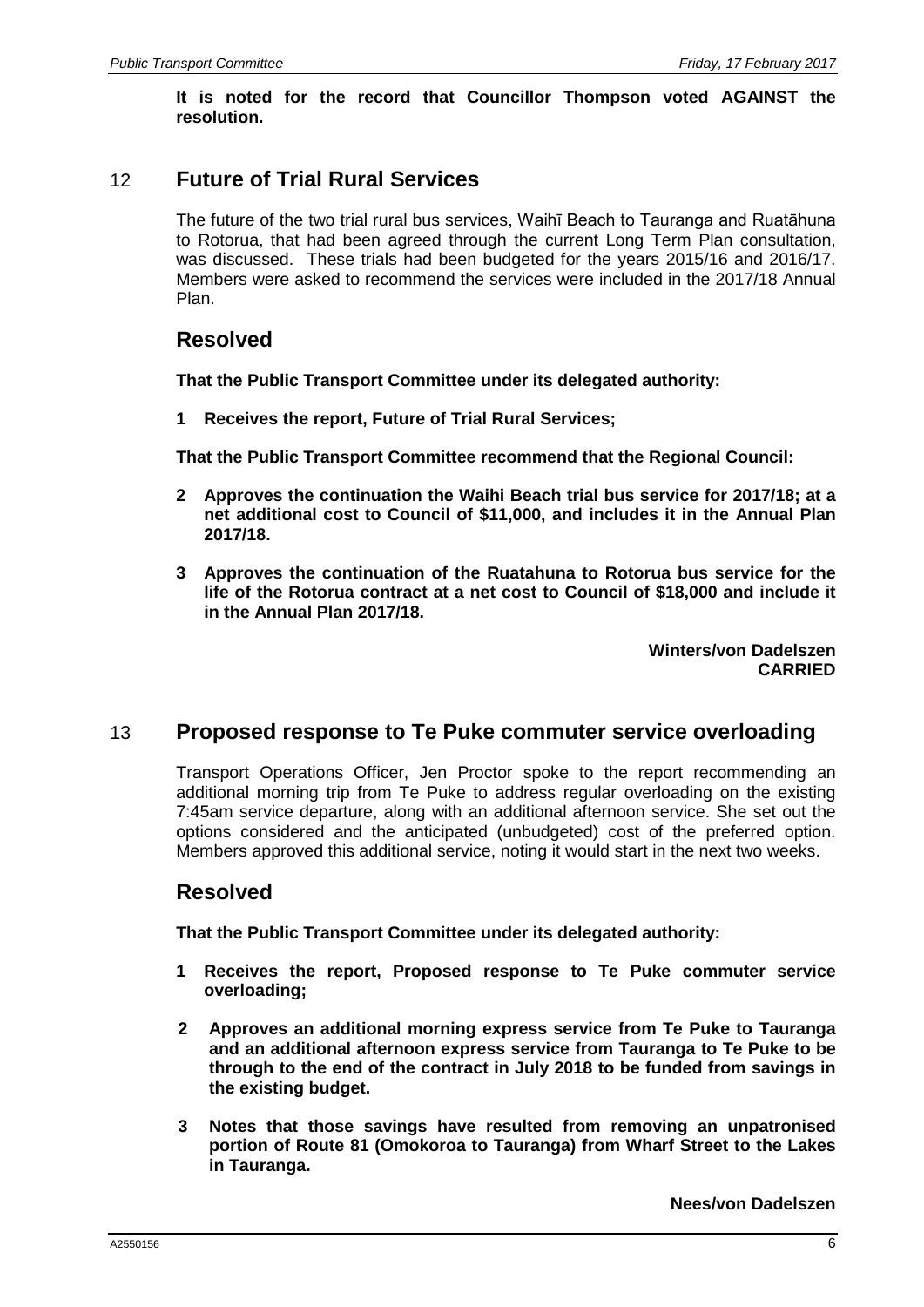## 14 **Progressing Free Public Transport to and from Schools**

The issue of making transport to school across the region fare-free on the Council's contracted bus services had arisen at Council's Annual Plan Workshop on 3 February 2017. The Transport Policy Manager advised he was not aware of any other areas operating successful free public transport to and from schools. An accurate estimate of the number of children currently using Council's contracted bus services was not available, but loss of fare revenue was likely to be in the vicinity of \$1.6 million per annum. Mr Maloney also pointed out there could be questions of equity and passenger capacity issues on buses resulting in further loss of fare revenue.

Members of the Committee regarded there was an obligation to provide safe transport to and from school.

#### **Resolved**

**That the Public Transport Committee under its delegated authority:**

- **1 Receives the report, Progressing Free Public Transport to and from Schools.**
- **2 Requests that progressing safe, free public transport to and from schools be considered as part of the Regional Fare Review Process.**

**Bruning/Molloy CARRIED**

# 15 **Public Excluded Section**

### **Resolution to exclude the public**

**That the Public Transport Committee:**

**Excludes the public from the following parts of the proceedings of this meeting.**

### 15.1 **Public Excluded Public Transport Subcommittee minutes – 24 August 2016**

#### **Grounds**

Good reason for withholding exists under section 48(1)(a)..

#### **Reason**

To enable the local authority holding the information to carry on, without prejudice or disadvantage, negotiations (including commercial and industrial negotiations).

## **Toi Ohomai Institute of Technology Student Fare Concessions**

#### **Grounds**

Good reason for withholding exists under section 48(1)(a).

#### **Reason**